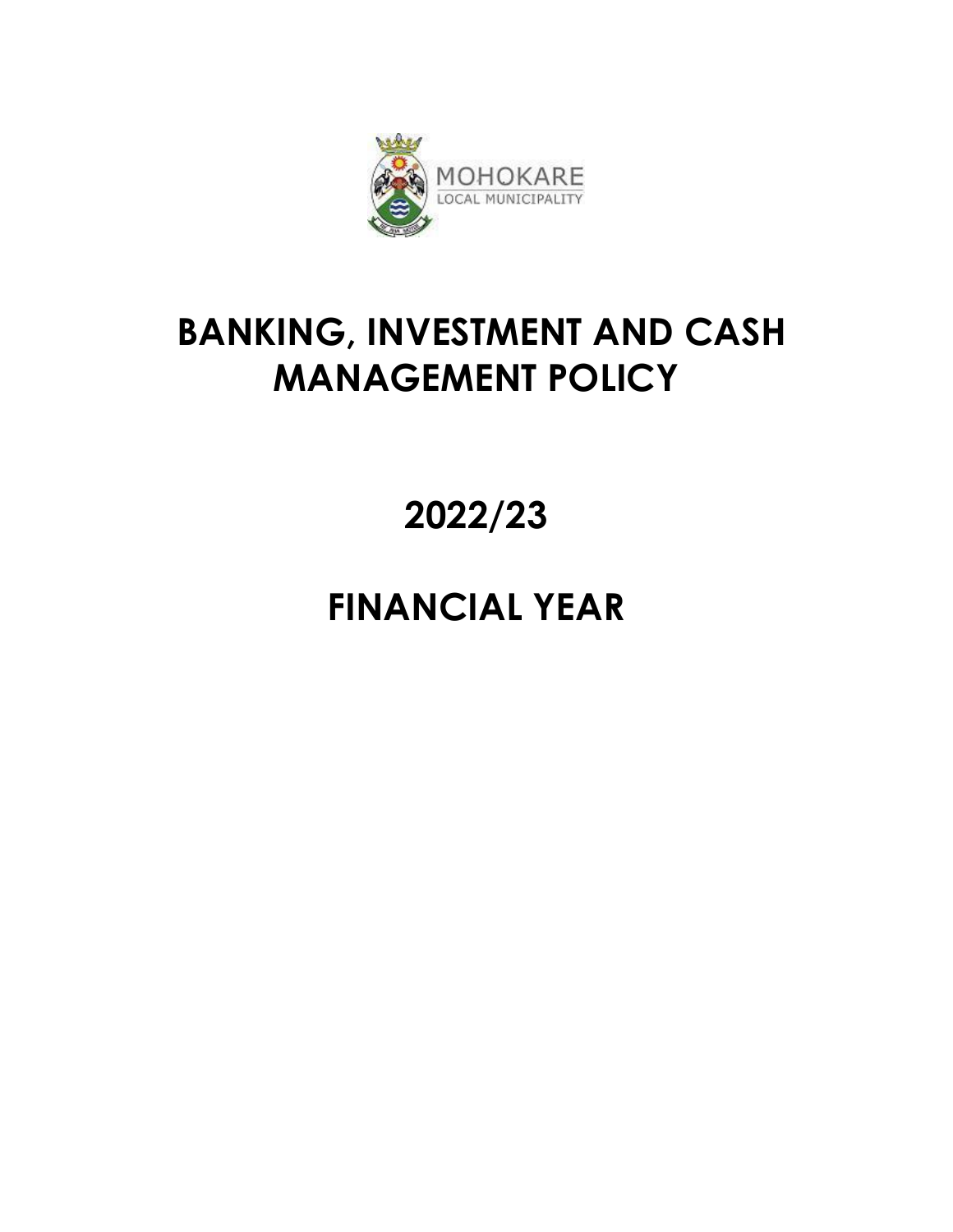#### **INDEX**

- **PART 1: LEGAL COMPLIANCE**
- **PART 2: OBJECTIVE OF INVESTMENT POLICY**
- **PART 3: EFFECTIVE CASH MANAGEMENT**
	- **3.1 Cash Collection**
	- **3.2 Payments to Creditors**
	- **3.3 Management of Inventory**
	- **3.4 Cash Management Programme**
- **PART 4: INVESTMENT ETHICS**

#### **PART 5: INVESMENT PRINCIPLES**

- **5.1 Limiting Exposure**
- **5.2 Risk and Return**
- **5.3 Payment of Commission**
- **5.4 Call Deposits and Fixed Deposits**
- **5.5 Restriction on Tenure of Investments**
- **PART 6: CONTROL OVER INVESTMENTS**
- **PART 7: OTHER EXTERNAL INVESTMENTS**
- **PART 8: BANKING ARRANGEMENTS**
- **PART 9: RAISING OF DEBT**
- **PART 10: INVESTMENT FOR THE REDEMPTION OF**

 **LONGTERM LIABILITIES**

- **PART 11: INTEREST ON INVESTMENTS**
- **PART 12: ANNEXURE I: PARAPHRASE OF REQUIREMENTS OF MUNICIPAL FINANCE MANAGEMENTACT NO. 56 OF 2003**
- **PART 13: ANNEXURE II: CODE OF PRACTICE**
- **PART 14: ANNEXURE III: NON ROUTINE JOURNALS**
- **PART 15: ANNEXURE IV: CHECKLIST**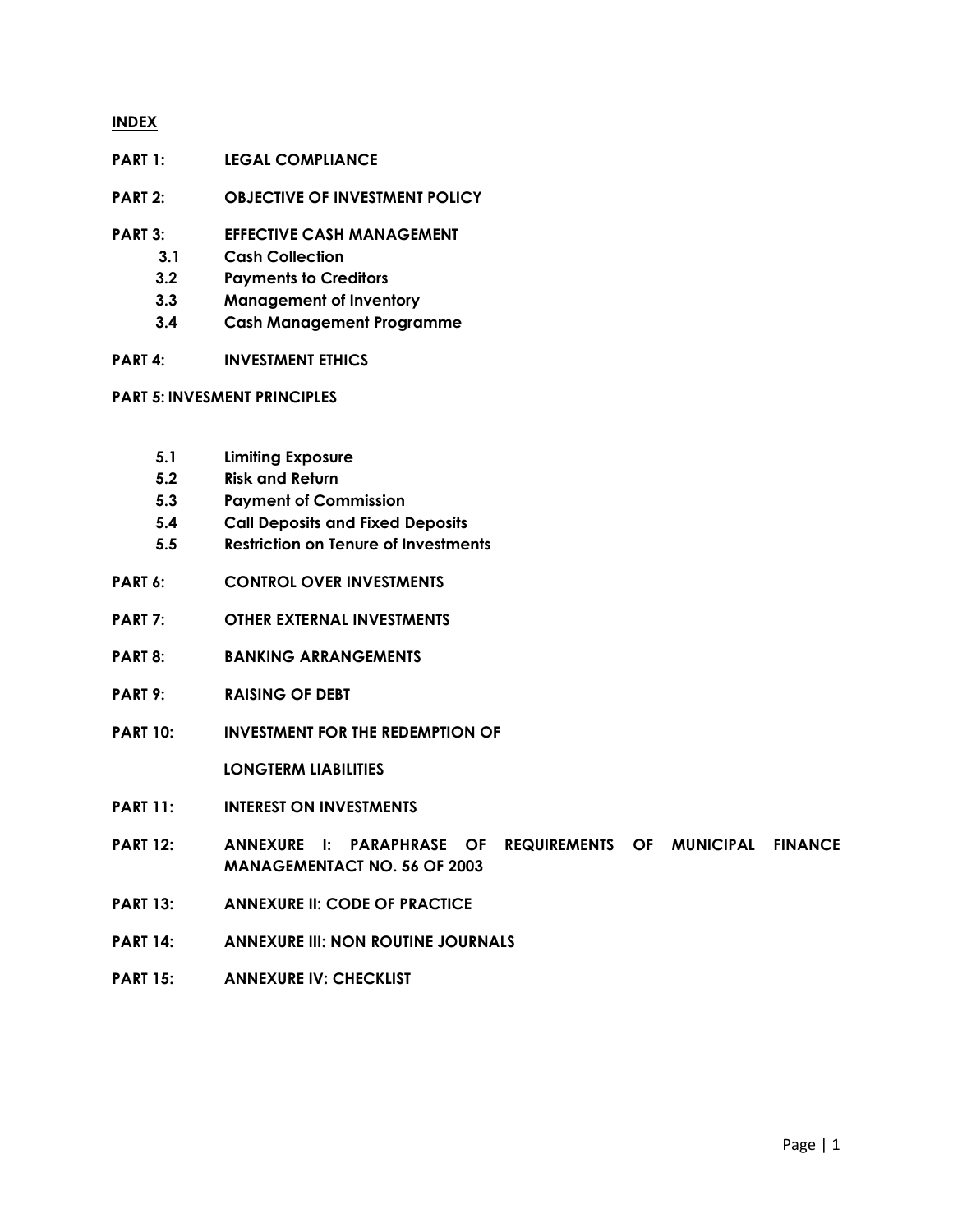## **PART 1: LEGAL COMPLIANCE**

The municipality shall at all times manage its banking arrangements and investments and conduct its cash management policy in compliance with the provisions of and any further prescriptions made by the Minister of Finance in terms of the Municipal Finance Management Act No.56 of 2003.

A paraphrase of the provisions of this Act is attached as Annexure I to this policy.

## **PART 2: OBJECTIVE OF THE INVESTMENT POLICY**

The council of the Mohokare Local Municipality is the trustee of the public revenues, which it collects, and it therefore has an obligation to the community to ensure: -

that the municipality's cash resources are managed effectively and efficiently.

The council therefore has a responsibility,

- to invest these public revenues knowledgeable and judiciously, and
- must be able to account fully to the community in regard to such investments.

The investment policy of the municipality is therefore aimed at gaining the optimal return on investments, without incurring undue risks, during those periods when cash revenues are not needed for capital or operational purposes. The effectiveness of the investment policy is dependent on the accuracy of the municipality's cash management programme, which must identify the amounts surplus to the municipality's needs, as well as the time when and period for which such revenues are surplus.

## **PART 3: EFFECTIVE CASH MANAGEMENT**

3.1 Cash Collection

All monies due to the municipality must be collected as soon as possible, either on or immediately after due date, and banked on a daily basis.

The respective responsibilities of the chief financial officer and other heads of departments in this regard is defined in a code of financial practice approved by the municipal manager and the chief financial officer, and this code of practice is attached as Annexure II to this policy.

#### 3.2 Payments to Creditors

The chief financial officer shall ensure that all tenders and quotation invited by and contracts entered into by the municipality stipulate payment terms favorable to the municipality, that is,

Payment to fall due not sooner than the conclusion of the month following the month in which a particular service is rendered to or goods are received by the municipality. Payments will thus be made within 30 days after the receipt of the invoice or statement. The invoice or statement shall be stamped and the date when it is received shall be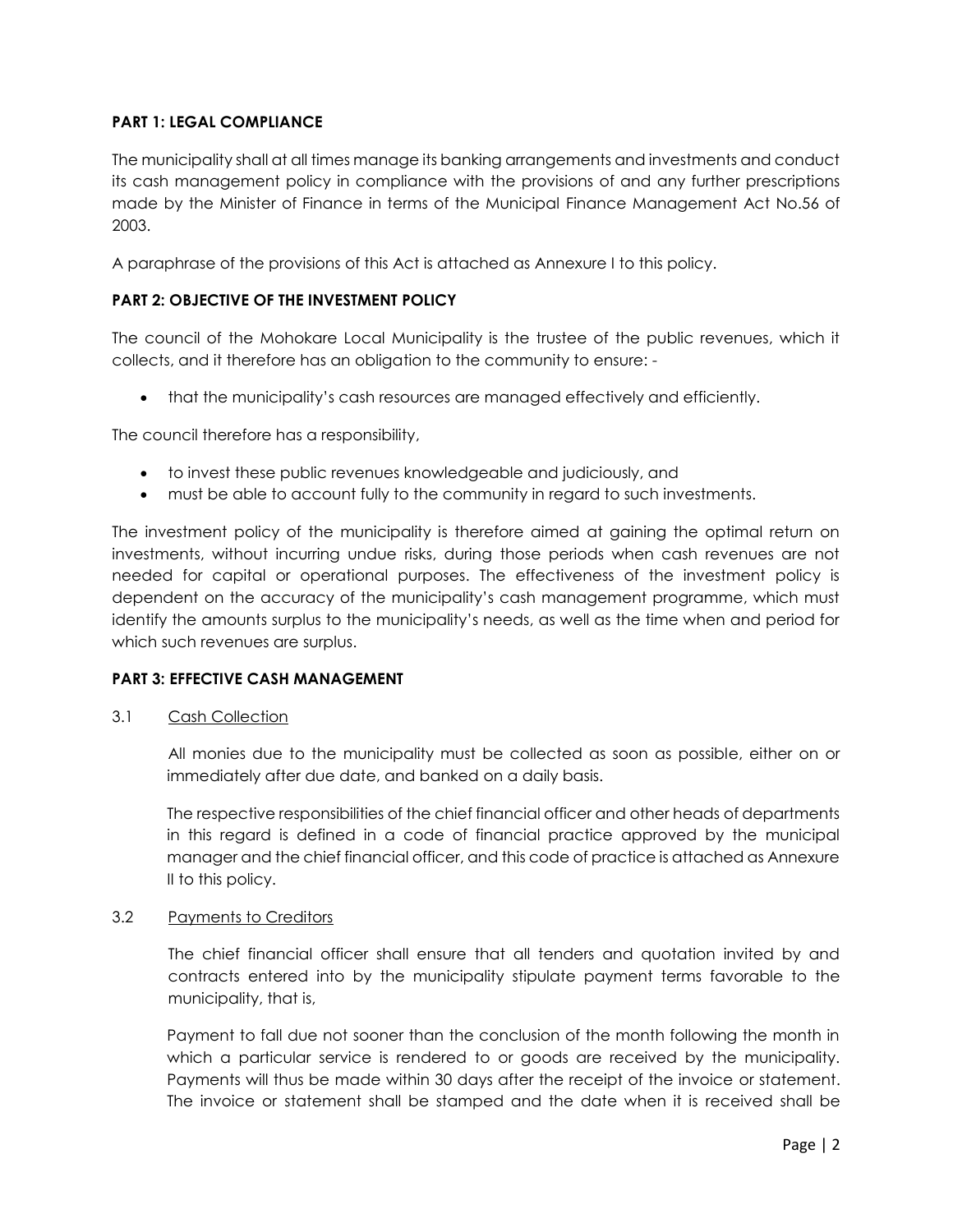documented on the invoice or statement. This rule shall be departed from only where there are financial incentives for the municipality to effect earlier payment, and any such departure shall be approved by the chief financial officer when any payment is made.

In the case of small, micro and medium enterprises, where such a policy may cause financial hardship to the contractor, payment may be effected at the conclusion of the month during which the service is rendered or within fourteen days of the date of such service being rendered, whichever is the later. Any such earlier payment shall be approved by the financial officer before any payment is made.

Notwithstanding the foregoing policy directives, the chief financial officer shall make full use of any extended terms of payment offered by suppliers and not settle any account earlier than such extended due date, except if the chief financial officer determines that there are financial incentives for the municipality to do so.

In respect of those creditors that send monthly statements the chief financial officer shall not ordinarily process payment, for accounts received, more than twice in each calendar month, such processing to take place on or about the middle and the end of the month concerned, bearing in mind the due date as reflected on the statement. Wherever possible, payments shall be effected by means of electronic transfers rather than by cheque.

Special payments to creditors shall only be made with the express approval of the chief financial officer, who shall be satisfied that there are compelling reasons for making such payments prior to the normal month end processing.

## 3.3 Management of Inventory

Each head of department shall ensure that such department's inventory levels do not exceed normal operational requirements in the case of items which are not readily available from suppliers, and emergency requirements in case of items which are readily available from suppliers.

 Each head of department shall periodically review the levels of inventory held, and shall ensure that any surplus items be made available to the chief financial officer for sale at a public auction or by other means of disposal, as provided for in the municipality's supply chain management policy. The procurement of inventory will follow the procurement requirements as stipulated in the SCM Policy.

## 3.4 Cash Management Programme

The chief financial officer shall prepare an annual estimate of the municipality's cash flows divided into calendar months, and shall update this estimate on a weekly basis. The estimate shall indicate when and for what periods and amounts surplus revenues may be invested, when and for what amount investments will have to be liquidated, and when – if applicable – either long – term or short – term debt must be incurred. Heads of departments shall in this regard furnish the chief financial officer with all such information as is required, timeously and in the format indicated.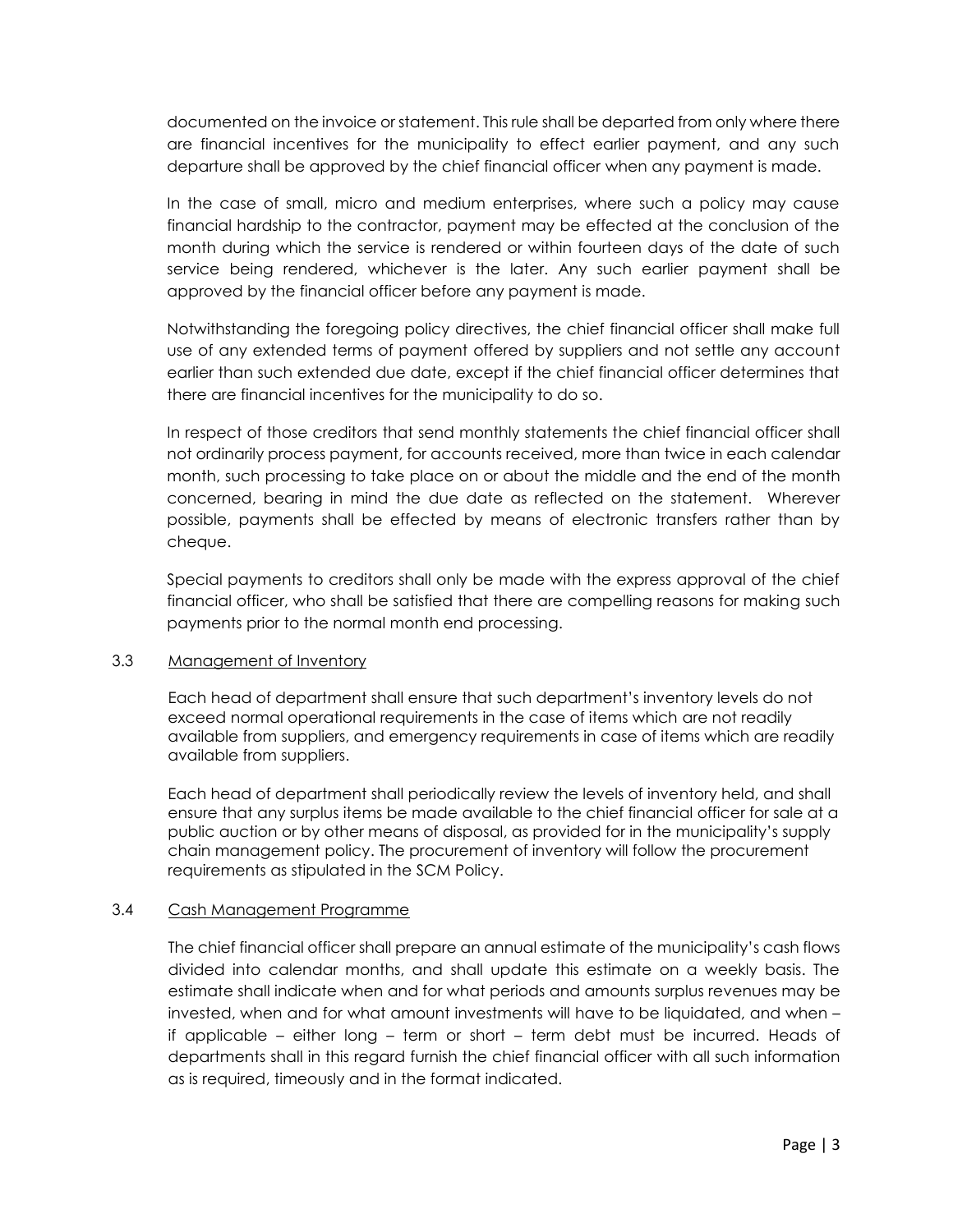## **PART 4: INVESTMENT ETHICS**

The chief financial officer shall be responsible for investing the surplus revenues of the municipality, and shall manage such investments in consultation with the Municipal Manager, as the case may be, and in compliance with any policy directives formulated by the council and prescriptions made by the Minister of Finance.

In making such investments the chief financial officer, shall at all times have only the best considerations of the municipality in mind, and, except for the outcome of the consultation process with the Municipal Manager, as the case may be, shall not accede to any influence by or interference from councilors, investment agents or institutions or any other outside parties. The municipality shall obtain, as a minimum, 3 quotations from the financial institutions to enable the municipality to select the best investment opportunity.

Neither the chief financial officer nor the Municipal Manager, as the case may be, may accept any gift, other than an item having such negligible value that it cannot possibly be construed as anything other than a token of goodwill by the donor, from any investment agent or institution or any party with which the municipality has made or may potentially make an investment.

## **PART 5: INVESTMENT PRINCIPLES**

## 5.1 Limiting Exposure

 Where large sums of money are available for investment the chief financial officer shall ensure that they are invested with more than one institution, wherever practicable, in order to limit the risk exposure of the municipality. The chief financial officer shall ensure that, as far as it is practically and legally possible, the municipality's investments are so distributed that more than one investment category is covered (that is, call, money market and fixed deposits)

# 5.2 Risk and Return

Although the objective of the chief financial officer in making investments on behalf of the municipality shall always be to obtain the best interest rate on offer, this consideration must be tempered by the degree of risk involved in regard to both the financial institution and the investment instrument concerned. No investment shall be made with an average risk associated with investment institutions. Deposits shall be made only with registered deposittaking institutions (see 5.4 below).

## 5.3 Payment of Commission

Every financial institution with which the municipality makes an investment must issue a certificate to the chief financial officer in regards to such investment, stating that such financial institution has not paid and will not pay any commission and has not and will not grant any other benefit to any party for obtaining such investment.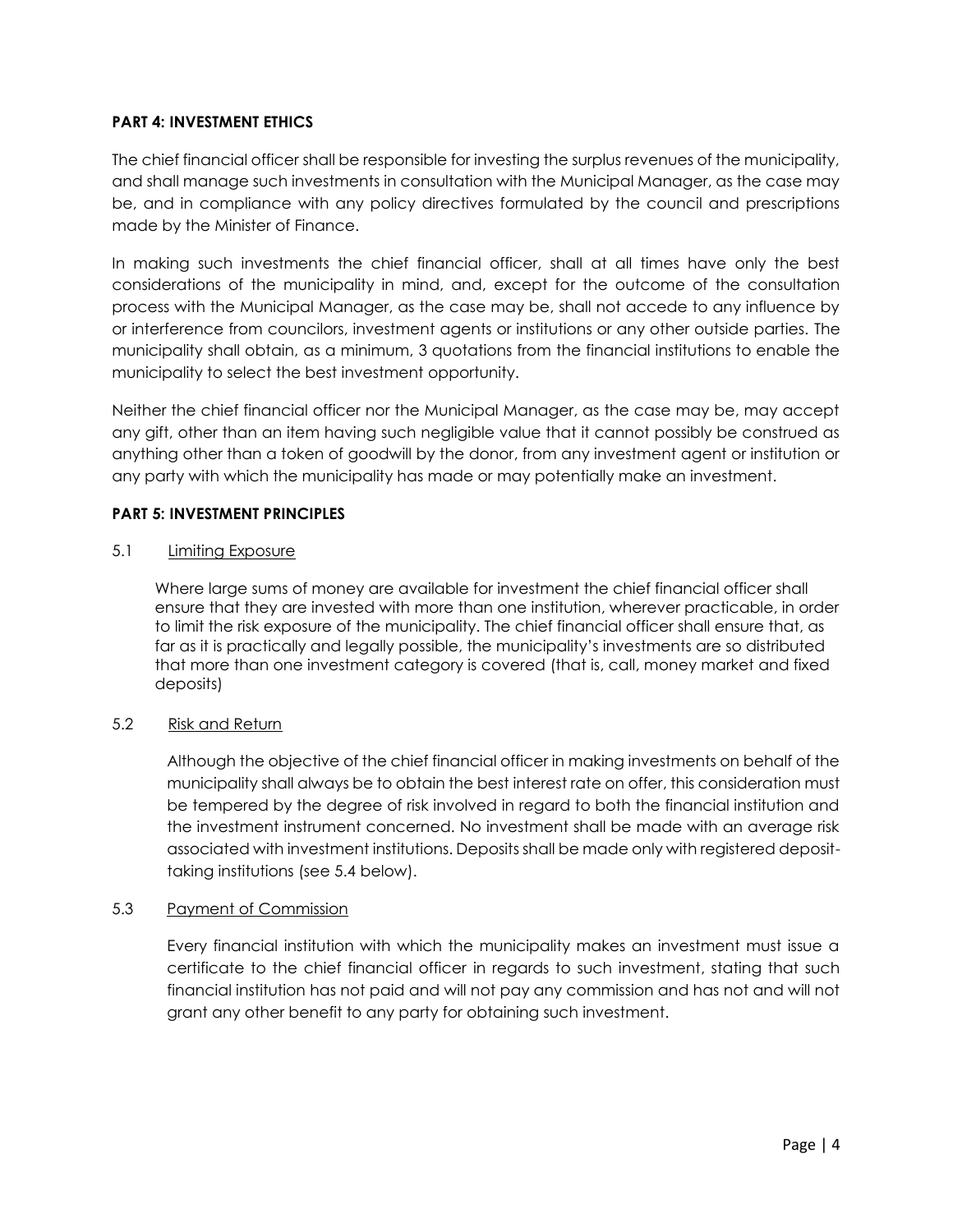#### 5.4 Call Deposits and Fixed Deposits

Before making any call or fixed deposits, the chief financial officer, shall obtain quotations from at least three financial institutions.

Given the volatility of the money market, the chief financial offer, shall, whenever necessary, request quotations telephonically, and shall record in an appropriate register the name of the institution, the name of the person contacted, and the relevant terms and rates offered by such institution, as well as any other information which may be relevant (for example, whether the interest is payable monthly or only on maturity, and so forth).

Once the best investment terms have been identified, written confirmation of the telephonic quotation must be immediately obtained (by facsimile, e-mail or any other expedient means).

Any monies paid over to the investing institution in terms of the agreed investment (other than monies paid over in terms of part 7 below) shall be paid over only to such institution itself and not to any agent or third party. Once the investment has been made, the chief financial officer shall ensure that the municipality receives a properly documented receipt of certificate for such investment, issued by institution concerned in the name of the municipality.

## 5.5 Restriction on Tenure of Investment

No investment with a tenure exceeding the twelve months shall be made without the prior approval of the Municipal Manager.

## **PART 6: CONTROL OVER INVESTMENT**

The chief financial officer shall ensure the proper records and investment register are kept of all investments made by the municipality. Such records shall indicate the date on which the investment is made, the institution with which the monies are invested, the amount of the investment is liquidated at a date other than the maturity date, and such date shall be indicated.

The chief financial officer shall ensure that all interest and capital properly due to the municipality are timeously received, and shall take appropriate steps or cause such appropriate steps to be taken if interest or capital is not fully or timeously received.

The chief financial officer shall ensure that all investment document and certificates are properly secured in a fireproof safe with segregated control over the access to such safe, or are otherwise lodged for safekeeping with the municipality's bankers or attorneys.

The investment register shall be updated on a monthly basis regarding interest accrued and any withdrawals made. The Investment register shall be reviewed by the Municipal Manager and be presented on a quarterly basis to the Council.

## **PART 7: REPORTING AND MONITORING OF INVESTMENT**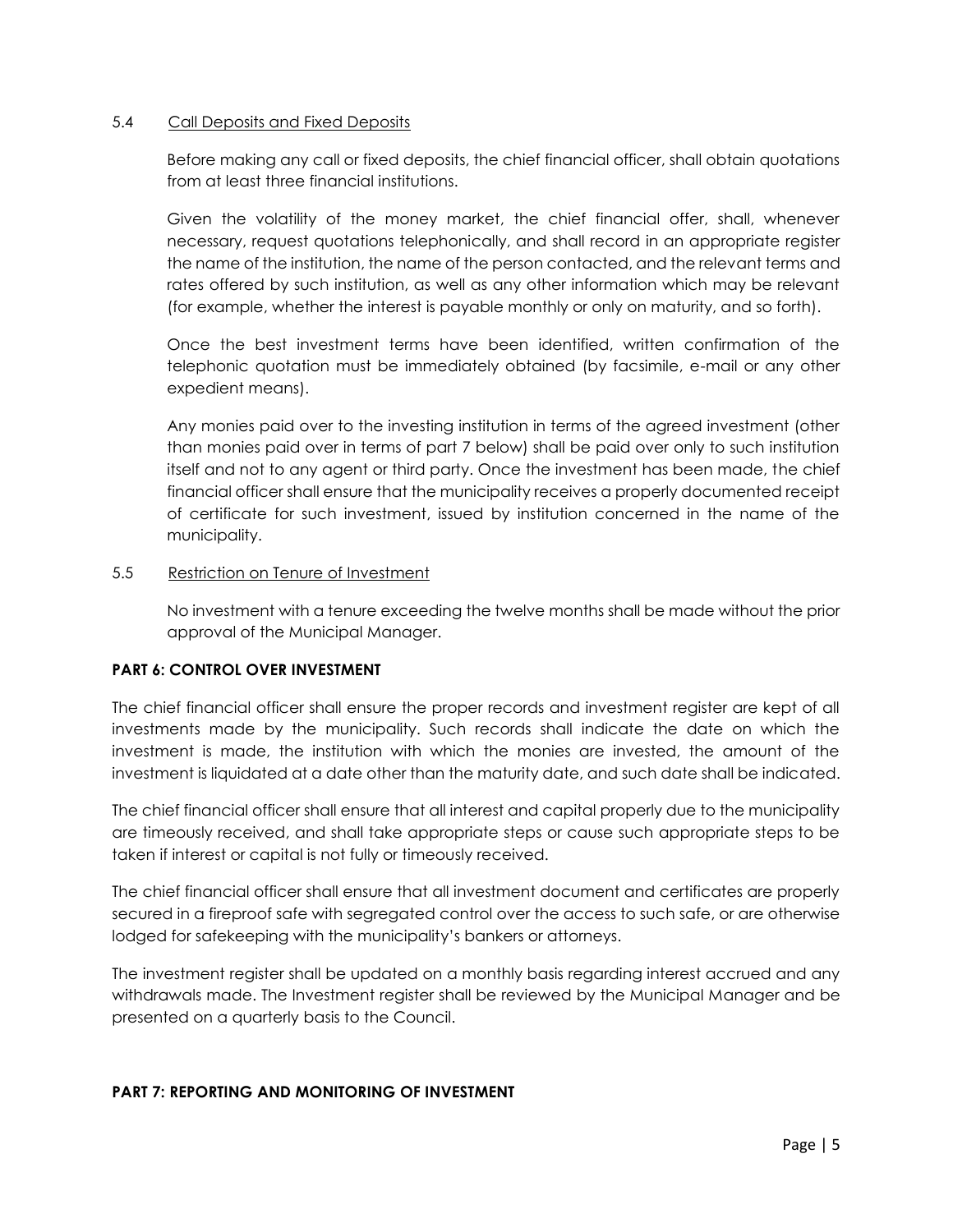# 7.1 Benchmarking and Performance Evaluation

The CFO shall within 10 working days of the end of each month submit to the Mayor a report describing in accordance with generally recognized accounting practice the investment portfolio of the municipality as at the end of the month.

The report must set out the following:

- The market value of each investment as at the beginning of the reporting period;
- Any changes to the investment portfolio during the reporting period;
- The market value of each investment as at the reporting period;
- Fully accrued interest or yield for the reporting period.

## 7.2 Rating of Financial Institutions

Mohokare Local Municipality relies on the credit analysis of the financial institutions as obtained from external Credit Rating Agencies. The Municipal Manager shall be made aware of real or potential problems related to credit or credit rating issues and their impact on the investment portfolio by the recognized Credit Rating Agencies, as this information becomes available.

## 7.3 Permitted Investments

The following are permitted investments in terms of the **Government Gazette No. 27431**.

A municipality may invest funds only in any of the following: -

- (a) Securities issued by the national government
- (b) Listed corporate bonds with an investment grade rating from a nationally or internationally recognized Credit Rating Agency
- (c) Deposits with banks registered in terms of the Banks Act, 1990 (Act No. 94 of 1990)
- (d) Deposits with the Public Investment Commissioners as contemplated by the Public Investment Commissioners Act, 1984 (Act No. 45 of 1984)
- (e) Deposits with the Corporation for Public Deposits as contemplated by the Corporation for Public Deposits Act, 1984 (Act No. 46 of 1984)
- (f) Banker's acceptance certificates or negotiable certificates of deposit of banks registered in terms of the Banks Act, 1990
- (g) Guaranteed endowment policies with the intention of establishing a sinking fund finance
- (h) Repurchase agreements with banks registered in terms of the Banks Act, 1990
- (i) Municipal bonds issued by a municipality; and
- (j) Any other investment type as the Minister may identify by regulation in terms of section 168 of the Act, in consultation with the Financial Services Board.

## 7.4 Use of Investment Managers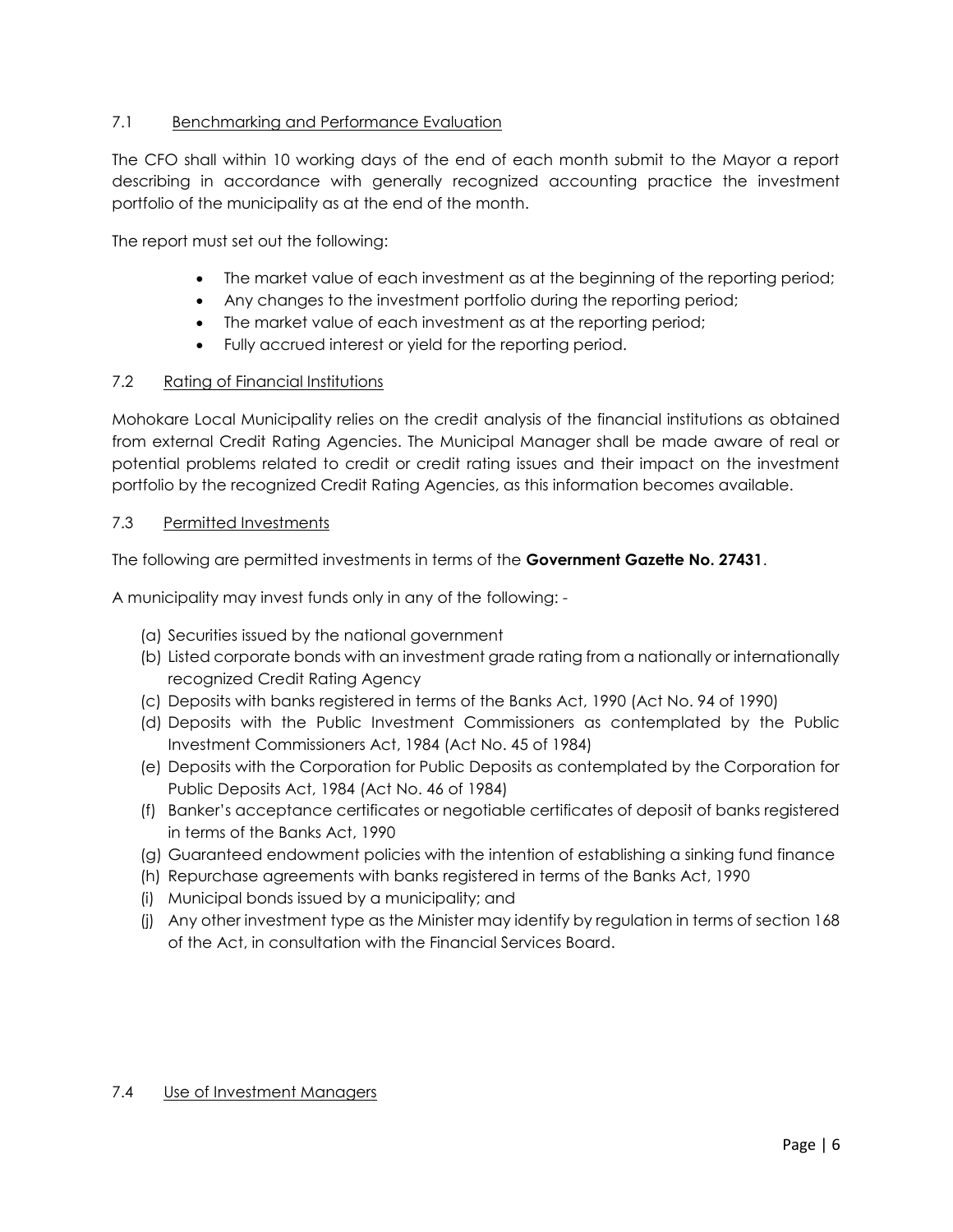Investment Managers may be used only on the following circumstances:

- In the event that special knowledge is required which is not available within the municipality's investment committee
- Only in an advisory capacity not dealing on behalf of the municipality
- Only with prior written approval of Council
- In compliance to the Municipal Finance Management Act 56 of 2003 Municipal Investment Regulation, any fees, commission or other reward payable to an investment manager in respect of any investment made by a municipality, both the municipality and investment manager must declare such payment to Council by way of a certificate disclosing full details of the payment.

## **PART 8: OTHER EXTERNAL INVESTMENTS**

From time to time it may be in the best interests of the municipality to make longer-term investment in secure stock issued by the national government, Eskom or any other reputable parastatal or institution, or by another reputable municipality. In such cases the chief financial officer, must be guided by the rates of interest pertaining to the specific type of investment, which the municipality requires, and to the best and most secure instrument available at the time.

No investment with a tenure exceeding twelve months shall be made without the prior approval of the Municipal Manager, and without guidance having been sought from the municipality's bankers or other credible investment advisers on the security and financial implication of the investment concerned.

## **PART 9: BANKING ARRANGEMENTS**

The municipal manager is responsible for the management of the municipality's bank account, but may delegate this function to the chief financial officer. The municipal manager, chief financial officer and any other official as authorized by council are authorized at all times to sign cheques and any other documentation associated with the management of such accounts. The municipal manager, in consultation with the chief financial officer, is authorized to appoint two or more additional signatories in respect of such accounts, and to amend such appointments from time to time. The list of current signatories, when applicable, shall be reported to the Municipal Manager, on a monthly basis, as part of the report dealing with the municipality's investment. (At all times changes to the list of approved signatories must bear the signatory of the Municipal Manager)

In compliance with the requirements of good governance, the municipal manager shall open a bank account for ordinary operating purposes. One or more separate accounts may also be maintained for the following: capital receipts in the form of grants, donations or contributions from whatever source and trust funds. In determining the number of additional accounts to be maintained, the municipal manager, in consultation with the chief financial officer, shall have regard to the likely number of transactions affecting each of the accounts referred to. Unless there are compelling reasons to do otherwise, and the council expressly so directs, all the municipality's bank accounts shall be maintained with the same banking institution to ensure pooling of balances for purposes of determining the interest payable to the municipality.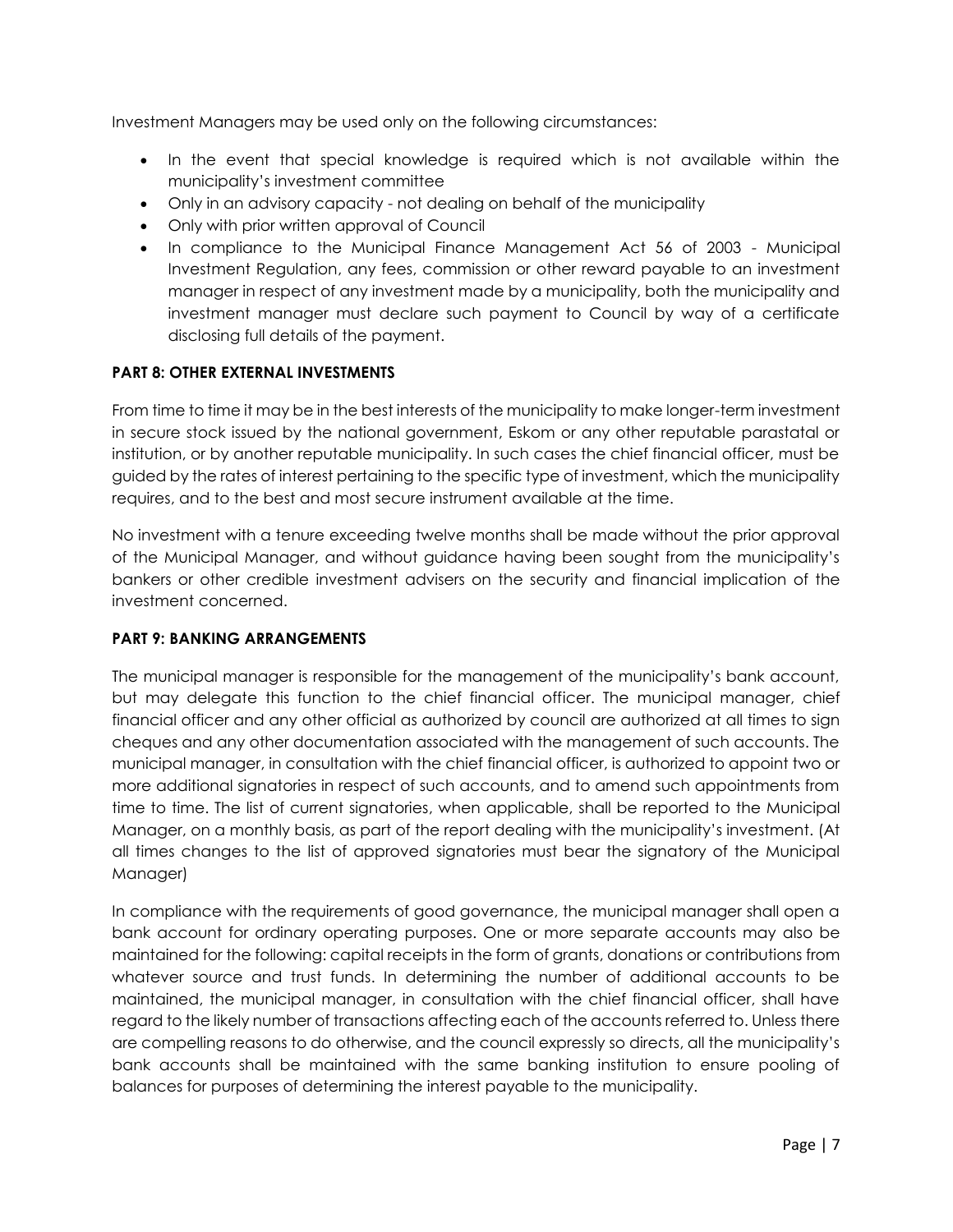## **PART 10: RAISING OF DEBT**

The municipal manager is responsible for the raising of debt, but may delegate this function to the chief financial officer, who shall then manage this responsibility in consultation with the municipal manager. All debt shall be raised in strict compliance with the requirements of the Municipal Finance Management Act 2003, and only with the prior approval of the council. Long-term debts shall be raised only to the extent that such debt is provided for as a source of necessary finance in the capital component of the approved annual budget or adjustments budget.

Short-term debt shall be raised only when it is unavoidable to do so in terms of cash requirements, whether for the capital or operating budgets or to settle any other obligations, and provided the need for such short-term debt, both as to extent and duration are clearly indicated in the cash flow estimates prepared by the chief financial officer.

Short-term debt shall be raised only to anticipate a certain long-term debt agreement or a certain inflow of operating revenues.

# **PART 11: INVESTMENTS FOR THE REDEMPTION OF LONG-TERM LIABILITIES**

In managing the municipality's investments, the chief financial officer shall ensure that, whenever a long-term (non-annuity) loan is raised by the municipality, an amount is invested at least annually equal to the principal sum divided by the period of the loan. Such invested shall be made against the bank account maintained for the external finance fund, and shall be accumulated and used only for the redemption of such loan on due date. The making of such investment shall be approved by the council at the time that the loan itself is approved.

If the loan raised is not a fixed term loan, but an annuity loan, the chief financial officer shall ensure that sufficient resources are available in the account maintained for the external finance fund to repay the principal amount due in respect of such loan on the respective due dates.

# **PART 12: INTEREST ON INVESTMENTS**

The interest accrued on all the municipality's investments shall, in compliance with the requirements of generally accepted municipal accounting practice, be recorded in the first instance in the municipality's operating account as ordinary operating revenues.

In the case of the external finance fund, the chief financial officer may reduce the amount which must be annually invested to redeem any particular loan by the amount of interest so accrued.

If the accrual of interest to the external finance fund, unutilized capital receipts and trust funds results in a surplus standing to the amount of any such funds, that is, an amount surplus to the resources required in respect of such funds or accounts, such surplus amount shall be credited by the chief financial officer to the appropriation account.

## **PART 13: REVIEW OF THE POLICY**

The policy will be reviewed annually to ensure congruence with changing needs, technology, evolving regulatory standards with MFMA, Investment regulations and private sector best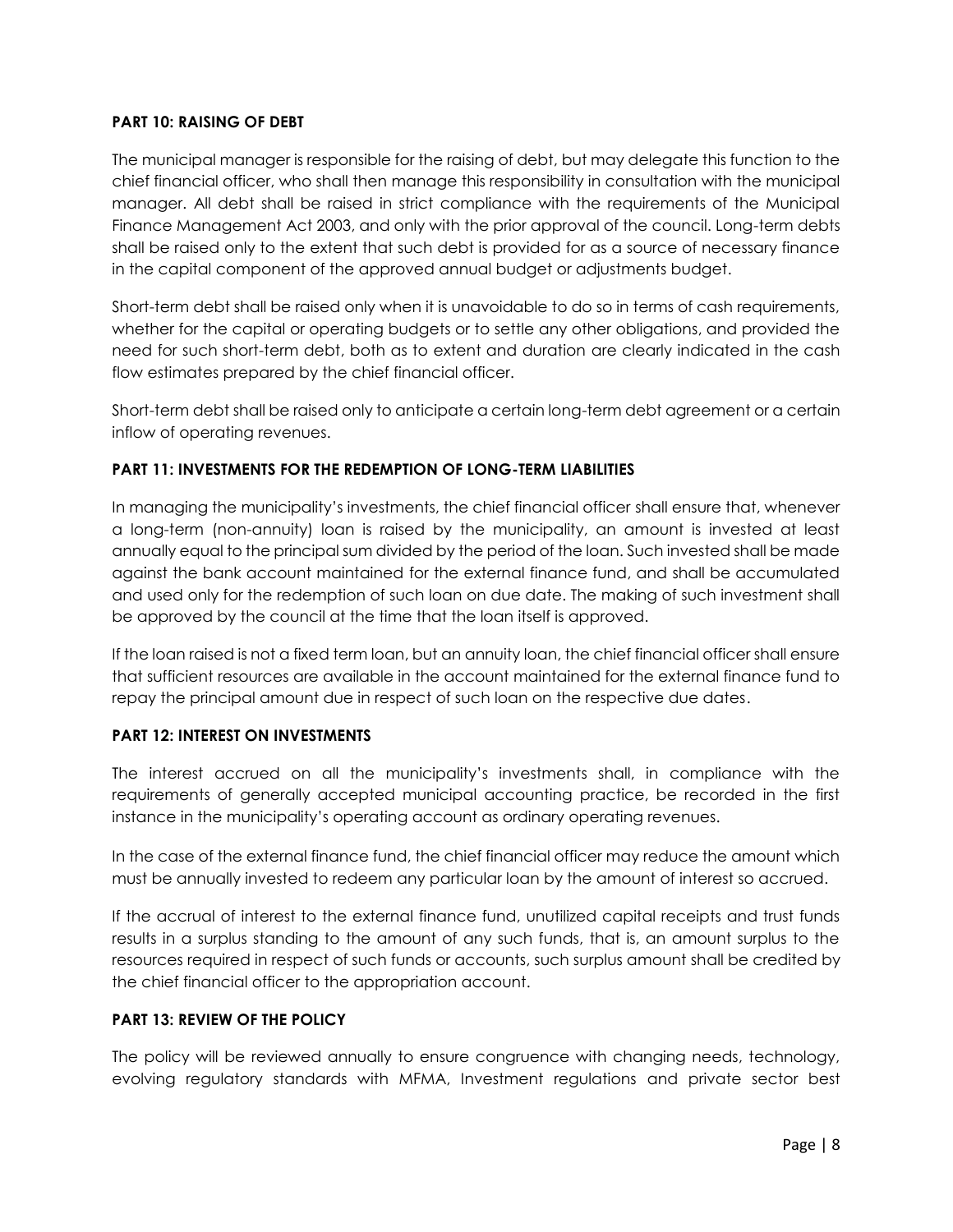practices. The process to be followed for the annual revision of the policy will be via the committee system of the Council as part of the annual budget process.

## **ANNEXURE I: PARAPHRASE OF REQUIREMENTS OF MUNICIPAL FINANCE MANAGEMENT ACT NO 56 OF 2003**

Note: In terms of section 60(2) of the Municipal System Act No.32 of 2000 the council may delegate the authority to take decisions on making investments on behalf of the municipality only to the executive mayor, Municipal Manager or chief financial officer. The foregoing policy is based on the assumption that such authority has been delegated to the chief financial officer.

## **SECTION 7: OPENING OF BANK ACCOUNTS**

Every municipality must open and maintain at least one bank account. This bank account must be in the name of the municipality, and all monies received by the municipality must be paid into this bank account or accounts, promptly and in accordance with any requirements that may be prescribed.

A municipality may not open a bank account:

- Otherwise than in the name of the municipality,
- Abroad, or
- With an institution not registered as a bank in terms of the Banks Act 1990.

Money may be withdrawn from the municipality's bank account only in accordance with the requirements of Section 11 of the present Act.

## **SECTION 8: PRIMARY BANK ACCOUNT**

Every municipality must have a primary bank account, and if the municipality has only one bank account that account is its primary account. If the municipality has more than one account, it must designate one of those bank accounts as its primary bank account.

The following must be paid into the municipality's primary account:

- All allocations to the municipality,
- All income received by the municipality on its investments,
- All income received by the municipality in connection with its interest in any municipal entity,
- All money by a municipal entity or other external mechanism on behalf of the municipality and,
- Any other monies as may be prescribed.

The accounting officer of the municipality must submit to the national treasury, the provincial treasury and the Auditor-General, in writing, the name of the bank where the primary bank account of the municipality is held, and the type and number of the account. If the municipality wants to change its primary bank account, it may do so only after the accounting officer has informed the national treasury and the Auditor-General, in writing, at least 30 days before making such change.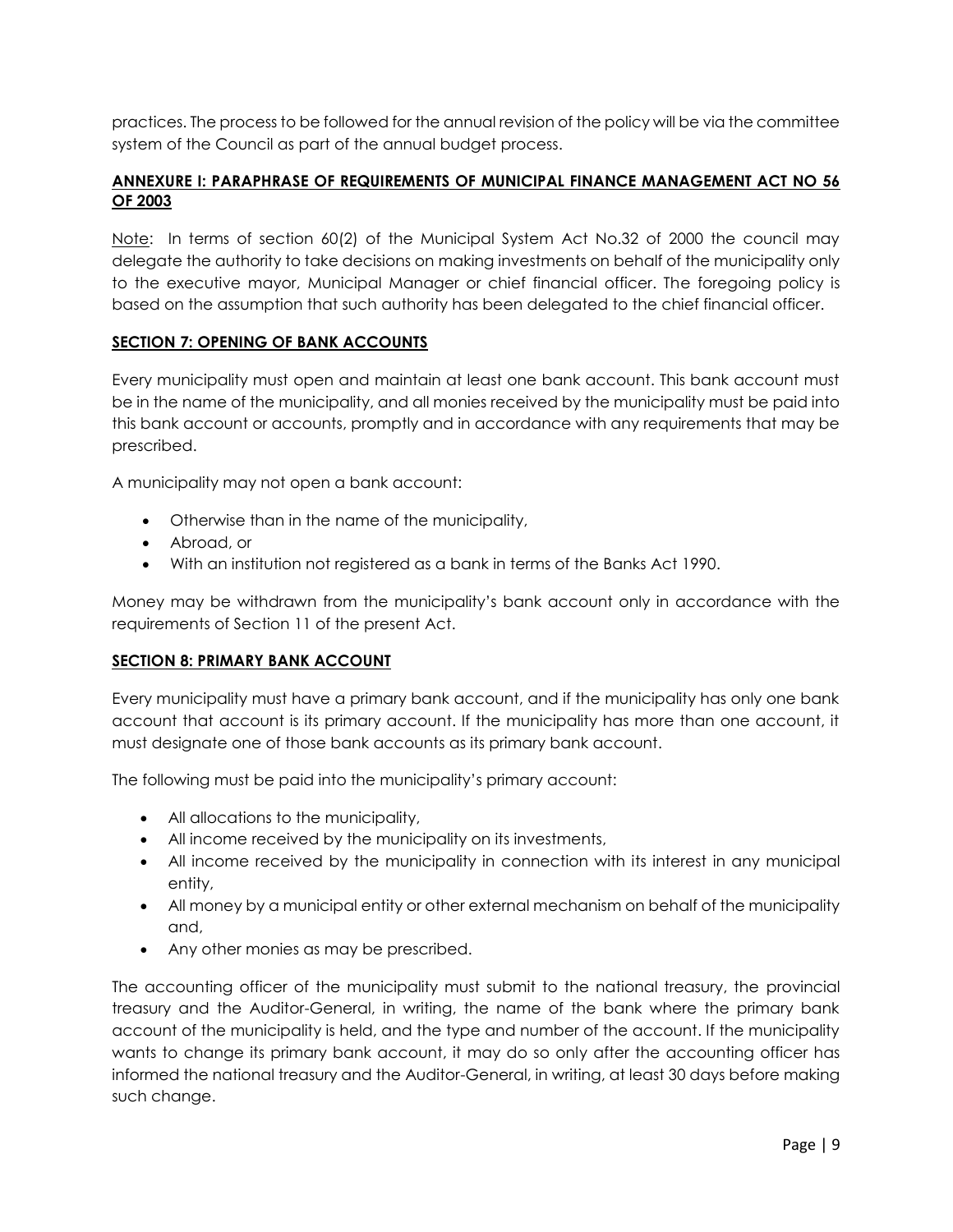# **SECTION 9: BANK ACCOUNT DETAILS TO BE SUBMITTED TO PROVINCIAL TREASURIES AND AUDITOR-GENERAL**

The accounting officer of the municipality must submit to the provincial treasury and to the Auditor-General, in writing, within 30 days after the municipality has opened a new bank account, the name of the bank where the account has been opened, and the type and number of the account; and annually, before the start of each financial year, the name of each bank where the municipality holds a bank account, and the type and number of each account.

## **SECTION 10: CONTROL OF MUNICIPAL BANK ACCOUNTS**

The accounting officer of the municipality must administer the entire municipality's bank accounts, is accountable to the municipal council for the municipality's bank accounts, and must enforce compliance with Section 7, 8 and 11 of the present Act.

The accounting officer may delegate the duties referred to above only to the municipality's chief financial officer.

## **SECTION 11: WITHDRAWALS FROM MUNICIPAL BANK ACCOUNTS**

Only the accounting officer or the chief financial officer of the municipality (presumably where this power has been appropriately delegated), or any other senior financial official of the municipality acting on the written authority of the accounting officer, may withdraw money or authorized the withdrawal of money from any of the municipality's bank accounts. Such withdrawals may be made only to:

- Defray expenditure appropriated in terms of an approved budget;
- Defray expenditure authorized in terms of Section 26 (4) (this Section deals with situations in which the budget was not timeously approved, and the province has been compelled to intervene)
- Defray unforeseeable and unavoidable expenditure authorized in terms of Section 29 (1);
- In the case of a bank account opened in terms of Section 12, make payments from the account in accordance with Section 12 (4);
- Pay over to a person or organ of state, including money collected by the municipality on behalf of such person or organ of state by agreement, or any insurance or other payments received by the municipality for such person or organ of state;
- Refund money incorrectly paid into a bank account;
- Refund guarantees, sureties and security deposit;
- Make investments for cash management purposes in accordance with Section 13; or
- For such other purposes as may be prescribed.

(Note that Section 11 (1) does not expressly provide for the withdrawal of monies to pay creditors, where the relevant obligations arose in terms of the previous budget; to pay loans; or to repay consumer deposits).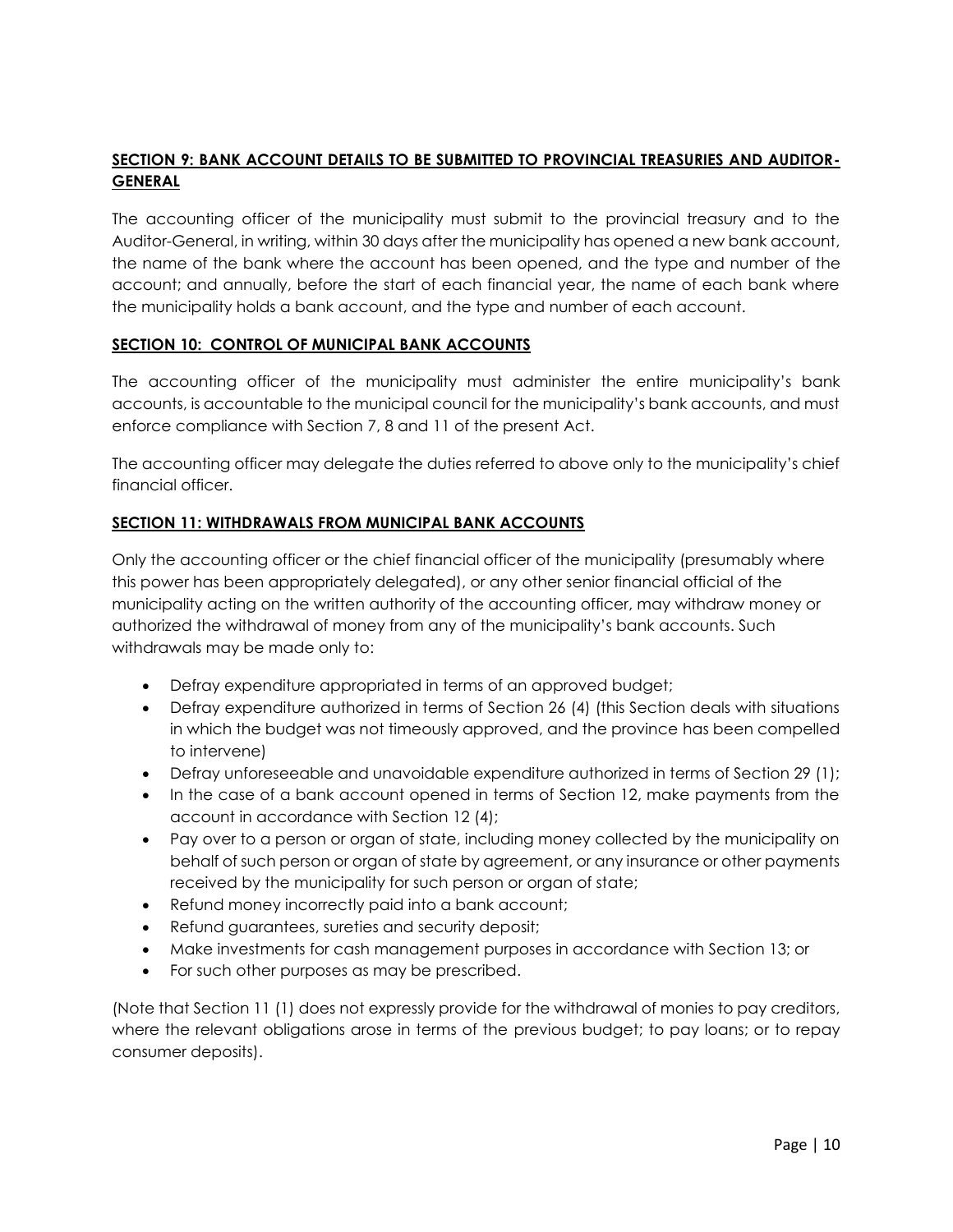Any authorization to a senior financial official to withdraw money or to authorize the withdrawal of money from the bank must be in accordance with the framework as may be prescribed. The accounting officer may not authorize any official other than the chief financial officer to withdraw money or to authorize the withdrawal of money from the municipality's bank account if the municipality has a primary account which is separate from its other bank accounts.

The accounting officer must, within 30 days after the end of each quarter, table in the council a consolidated report of all withdrawals made other than withdrawals to defray expenditure appropriated in terms of the approved budget, and submit a copy of the report to the relevant provincial treasury and the Auditor-General.

# **SECTION 12: RELIEF, CHARITABLE, TRUST OR OTHER FUNDS**

No political structure of officer bearer of the municipality may set up a relief, charitable, trust or other funds or whatever description, except in the name of the municipality. Only the municipal manager may be the accounting officer of any such fund.

A municipality may open a separate account in the name of the municipality for the purpose of such relief, charitable, trust or other fund. Money received by the municipality for the purpose of such fund must be paid into the bank account of the municipality, or if a separate bank account has been opened for such fund, into that account.

Money in a separate account opened for such fund may not be withdrawn from the account without appropriation in terms of the approved budget, but only by or on the written authority of the accounting officer, acting in accordance with decisions of the council, and for the purposes for which, and subject to any conditions on which, the fund was established or the money in the fund was donated

# **SECTION 13: CASH MANAGEMENT AND INVESTMENTS**

The Minister, acting with the concurrence of the cabinet member responsible member for local government, may prescribe a framework within which municipalities must conduct their cash management and investments, and invest money not immediately required.

A municipality must establish an appropriate and effective cash management and investment policy in accordance with any framework that may be so prescribed.

A bank where the municipality at the end of the financial year holds a bank account, or held a bank account at any time during such financial year, must, within 30 days after the end of such financial year, notify the Auditor-General, in writing, of such bank account, indicating the type and number of the account, and the opening and closing balances in that financial year. The bank must also promptly disclose any information regarding the account when so requested by the national or the Auditor-General.

A bank, insurance company or other financial institution which the end of the financial year holds, or at any time during the financial year held, an investment for the municipality, must, within 30 days after the end of that financial year, notify the Auditor-general, in writing, of that investment, including the opening and closing balances of that investment in that financial year. Such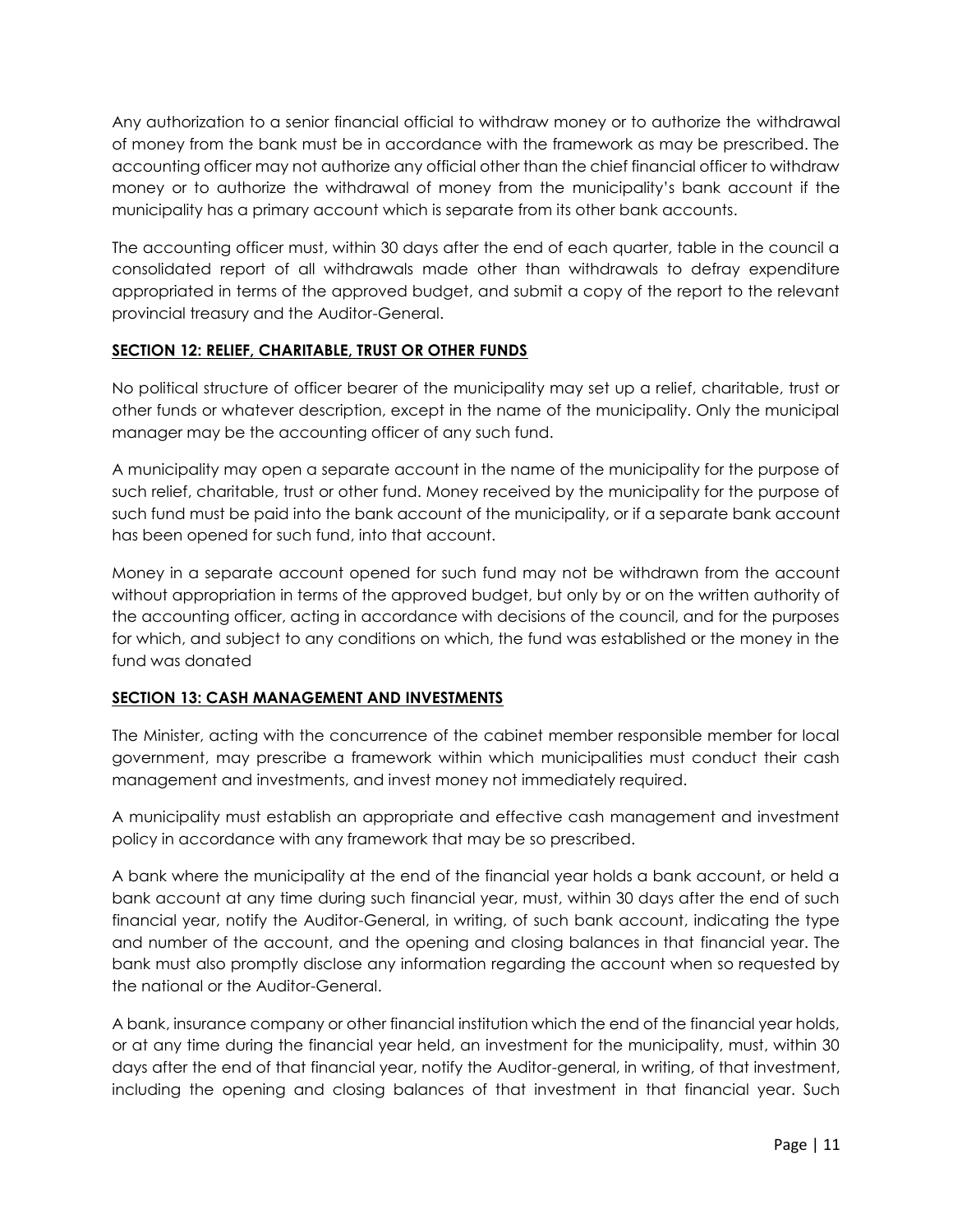institution must also promptly disclose any information regarding the investment when so requested by the national treasury or the auditor-general.

## **SECTION 17: CONTENTS OF ANNUAL BUDGETS AND SURPORTING DOCUMENTS**

The following documents must accompany each tabled draft annual budget (inter alia)

- A projection of cash flows for the budget year by revenue source, divided into calendar months
- Particulars of the municipality's investments.

## **SECTION 22: PUBLICATION OF ANNUAL BUDGETS**

The account officer must make public, immediately after a draft annual budget is tabled, the budget itself and all the prescribed supporting documents, and invite comments from the local community in connection with such budget (and documents).

## **SECTION 36: NATIONAL AND PROVINCIAL ALLOCATION TO MUNICIPALITIES**

In order to provide predictability and certainty about the sources and levels of intergovernmental funding for municipalities, the accounting officer of a national or provincial department and the accounting authority of a national provincial public entity responsible for the transfer of any proposed allocations to a municipality, must by no later than 20 January of each year notify the national treasury or the relevant provincial treasury as may be appropriate, of all proposed allocations and the projected amounts of those allocations to be transferred to each municipality during each of the next 3 financial years.

The Minister or the MEC responsible for finance in the province must, when tabling the national annual budget in the national assembly or the provincial annual budget in the provincial legislature, make public particulars of any allocations due to each municipality in terms of that budget, including the amount to be transferred to the municipality during each of the next 3 financial years.

## **SECTION 37: PROMOTION OF CO-OPERATIVE GOVERNMENT BY MUNICIPALITY**

In order to enable municipalities to include allocations from other municipalities in their budgets and to plan effectively for the spending of such allocations, the accounting officer of every municipality responsible for the transfer of any allocation to another municipality, must, by no later than 120 days before the start of its budgets year, notify the receiving municipality of the projected amount of any allocation proposed to be transferred to that municipality during each of the next 3 financial years.

## **SECTION 45: SHORT-TERM DEBT**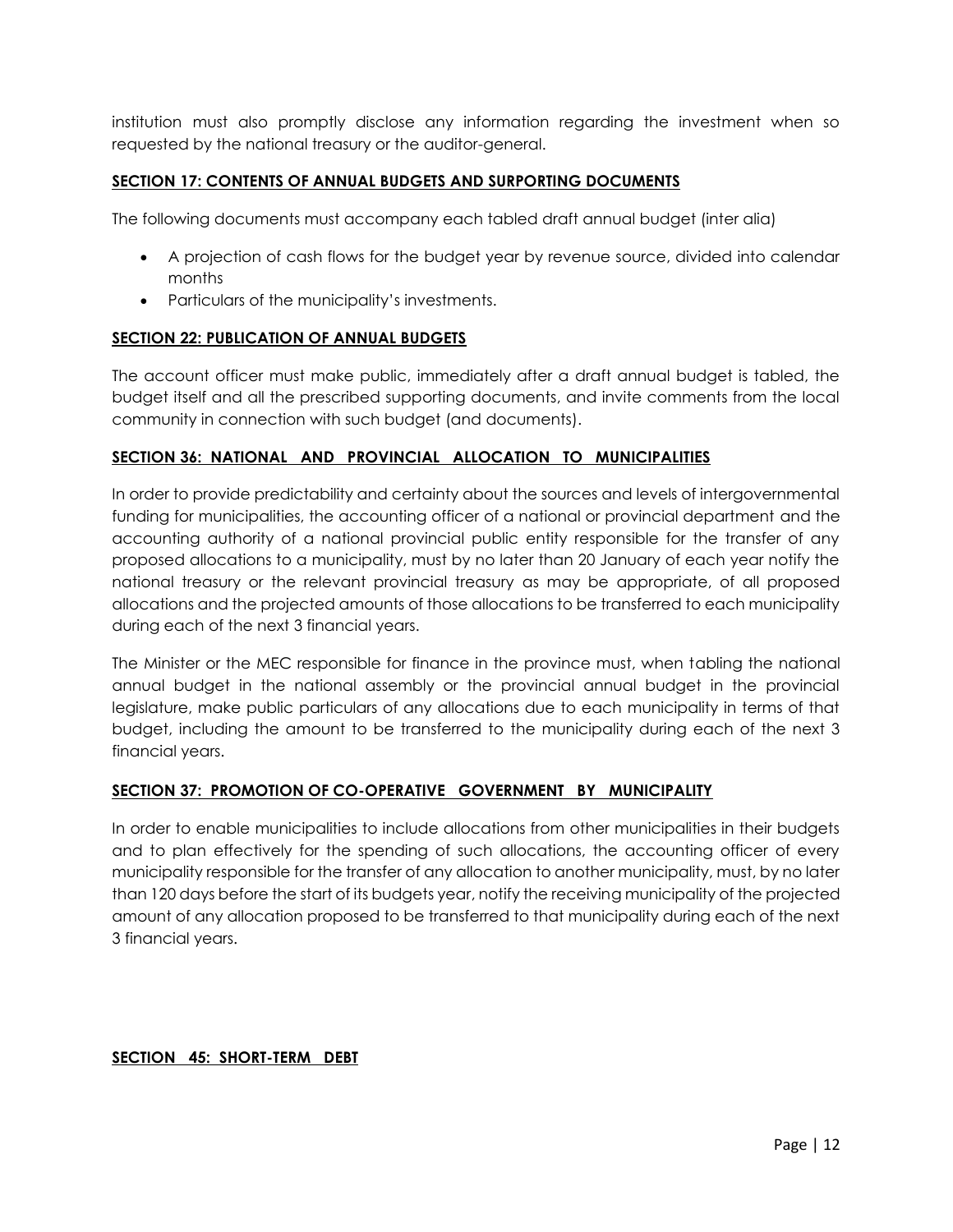The municipality may incur short-term debt only in accordance with and subject to the provisions of the present Act, and only when necessary to bridge shortfalls within a financial year during which the debt is incurred, in expectation of specific and realistic income to be received within that financial year, or to bridge capital needs within a financial year, to be repaid from specific funds to be received from enforceable allocations or long-term debt commitments.

The council may approve a short-term debt transaction individually, or may approve an agreement with a lender for a short-term credit facility to be accessed as and when required, including a line of credit or bank overdraft facility, provided that the credit limit must be specified in the resolution of the council, the terms of the agreement, including the credit limit, may be changed only by a resolution of the council, and if the council approves a credit facility limited to emergency use, the accounting officer must notify the council in writing as soon as practicable of the amount, duration and cost of any debt incurred in terms of such a credit facility, as well as the options available for repaying such debt.

The municipality must pay off short-term debt within the financial year in which it was incurred, and may not renew or refinance short-term debt, whether its own debt or that of any municipality entity, where such renewal or refinancing will have the effect of extending the short-term debt into a new financial year.

# **SECTION 46: LONG -TERM DEBT**

A municipality may incur long-term debt only in accordance with and subject to any application provisions of the present Act, and only for the purpose of capital expenditure on property, plant or equipment to be used for the purpose of achieving the objects of local government as set out in Section 152 of the Constitution, or refinancing existing long-term debt subject to the requirements of Section 46(5).

# **SECTION 47: CONDITIONS APPLYING TO BOTH SHORT-TERM AND LONG-TERM DEBT**

The municipality may incur debt only if the debt is denominated in rand is not indexed to, or affected by, fluctuations in the value of the rand against any foreign currency.

# **SECTION 64: REVENUE MANAGEMENT (EXCERPTS)**

The accounting officer of the municipality is responsible for the management of the revenue of the municipality.

The accounting officer, must, among other things, take all reasonable steps to ensure that all money received is promptly deposited in accordance with the requirements of the present Act into the municipality's primary and other bank accounts.

The accounting officer must also ensure that all revenue received by the municipality, including revenue received by any collecting agent on its behalf, is reconciled on at least a weekly basis.

The accounting officer must take all responsible steps to ensure that any funds collected by the municipality on behalf of another organ of state are transferred to that organ of state at least on a weekly basis, and that such funds are not used for purposes of the municipality.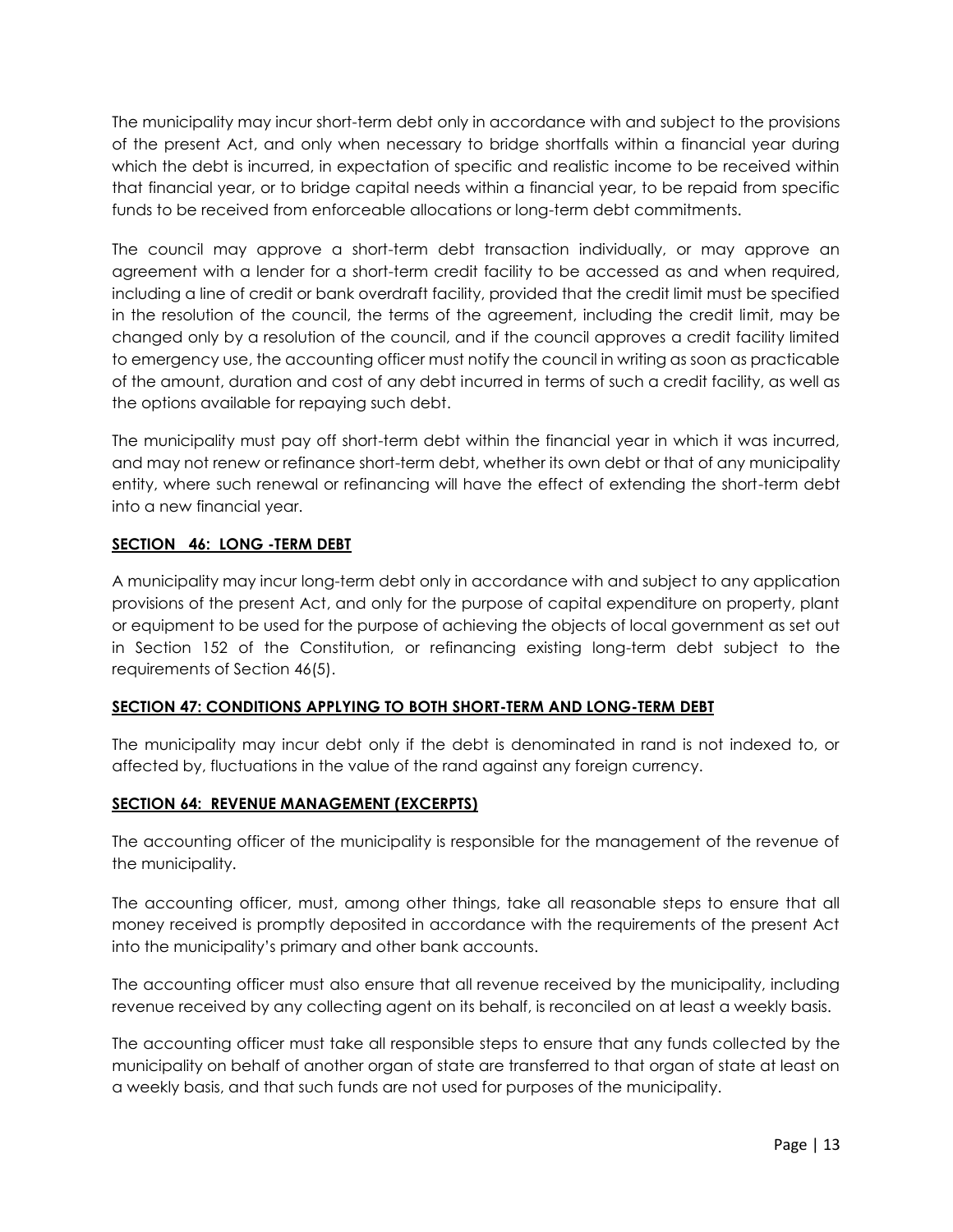## **SECTION 65: EXPENDITURE MANAGEMENT (EXCERPTS)**

The accounting officer of the municipality is responsible for the management of the expenditure of the municipality.

The accounting officer must take all reasonable steps to ensure, among other things, that payments made by the municipality are made direct to the person to whom they are due, unless agreed otherwise for reasons as may be prescribed, and either electronically or by way of nontransferable cheques, provided that cash payments and payments by way of cash cheques may be made for exceptional reasons only, and only up to a prescribed limit.

The accounting officer must also ensure that all money owing by the municipality is paid within 30 days of receiving the relevant invoice or statement, unless prescribed otherwise for certain categories of expenditure.

The accounting officer must further ensure that the municipality's available working capital is managed effectively and economically in terms of the prescribed cash management and investment framework.

# **PART 13: ANNEXTURE II: CODE OF PRACTICE IN REGARD TO PAYMENTS, REVENUE COLLECTION AND STORES**

## 1. STORES ADMINISTRATION

The chief financial officer shall be responsible for the proper administration of all stores. If sub-stores are established under the control of any head of department, such head of department shall be similarly responsible for the proper administration of such sub-store, and in doing so shall comply with the stock level policies as determined from time to time by the chief financial officer, acting in consultation with the head of department concerned. No sub-store may be established without the prior written consent of the chief financial officer.

## 2. CONTRACTS: MANAGEMENT OF

Within such general buying and related procedures as the chief financial officer shall from time to time determine, and further within the confines of any relevant legislation and such rules and procedures as may be determined by the Municipal Manager:

- All buying contracts shall be administered by the chief financial officer, and all payments relating to such contracts shall be authorized by the chief financial officer or the head of department concerned, and
- All other contracts, including building, engineering and other civil contracts shall be administered by the head of department concerned, and all payments relating to such contracts shall be authorized by such head of department in accordance with the provisions of Section 3 below. The head of department concerned shall ensure that all payment certificates in regard to contracts are properly examined and are correct in all respect – before being submitted to the chief financial officer for payment.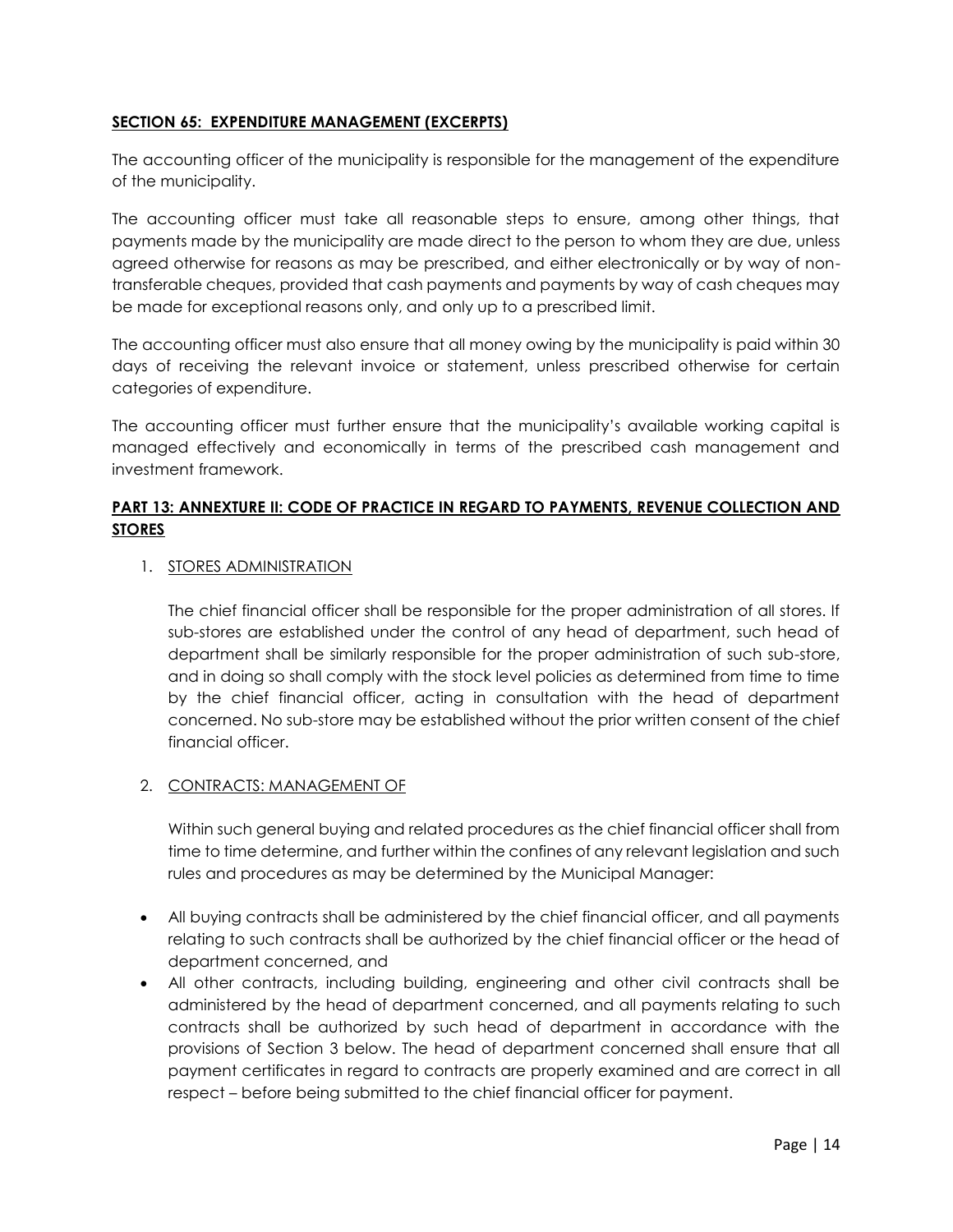The chief financial officer shall prepare a contract register, indicating all the commitments, which will be reviewed by the municipal manager,

# 3. PAYMENTS

- 3.1.All payments, other than petty cash disbursements, shall be made through the municipality's bank account(s)
- 3.2. The chief financial officer shall draw all cheques on this account, and shall, in consultation with the municipal manager and with due regard to the council's policy on banking and investments, determine the rules and procedures relating t the singing of cheques, and from time to time jointly with the municipal manager decide on appropriate signatories.
- 3.3.All requests for payments of whatever nature shall be submitted on payment voucher, the format of which shall be determined by the chief financial officer. Such vouchers shall be authorized in terms of such rules and procedures as are determined from time to time by the chief financial officer.
- 3.4. The maximum amount and nature of petty disbursements, where not covered by the general buying procedures referred to in Section 2, shall be generally determined from time to time by the chief financial officer. No cash float shall be operated without the authority of the chief financial officer, who may prescribe such procedures relevant to the management of such float as are considered necessary.
- 3.5. The chief financial officer shall be responsible for the payment of all salaries and remuneration benefits to employees and councilors, and for the determination of the payment system to be used.

# 4. REVENUE AND CASH COLLECTION

- 4.1. Every head of department shall be responsible for the collection of all moneys falling within the ambit and area of his or her designated functions.
- 4.2. The chief financial officer shall ensure that all revenues are properly accounted for.
- 4.3. For all types of sundry revenue received by the municipality, registers shall be kept by the delegated officials. These registers shall be reviewed by the chief financial officer, to ensure that all monies received are recorded on the Sebata system.
- 4.4. The collection of all arrear revenues and the control of arrear accounts shall be coordinate by the chief financial officer in terms of any policies determined by the council. If it is clear that any revenues are not recovered or likely to be recovered after the necessary steps have been taken, the chief financial officer shall report the matter adequately and timeously to the Municipal Manager.

# 5. BANKING OF RECEIPTS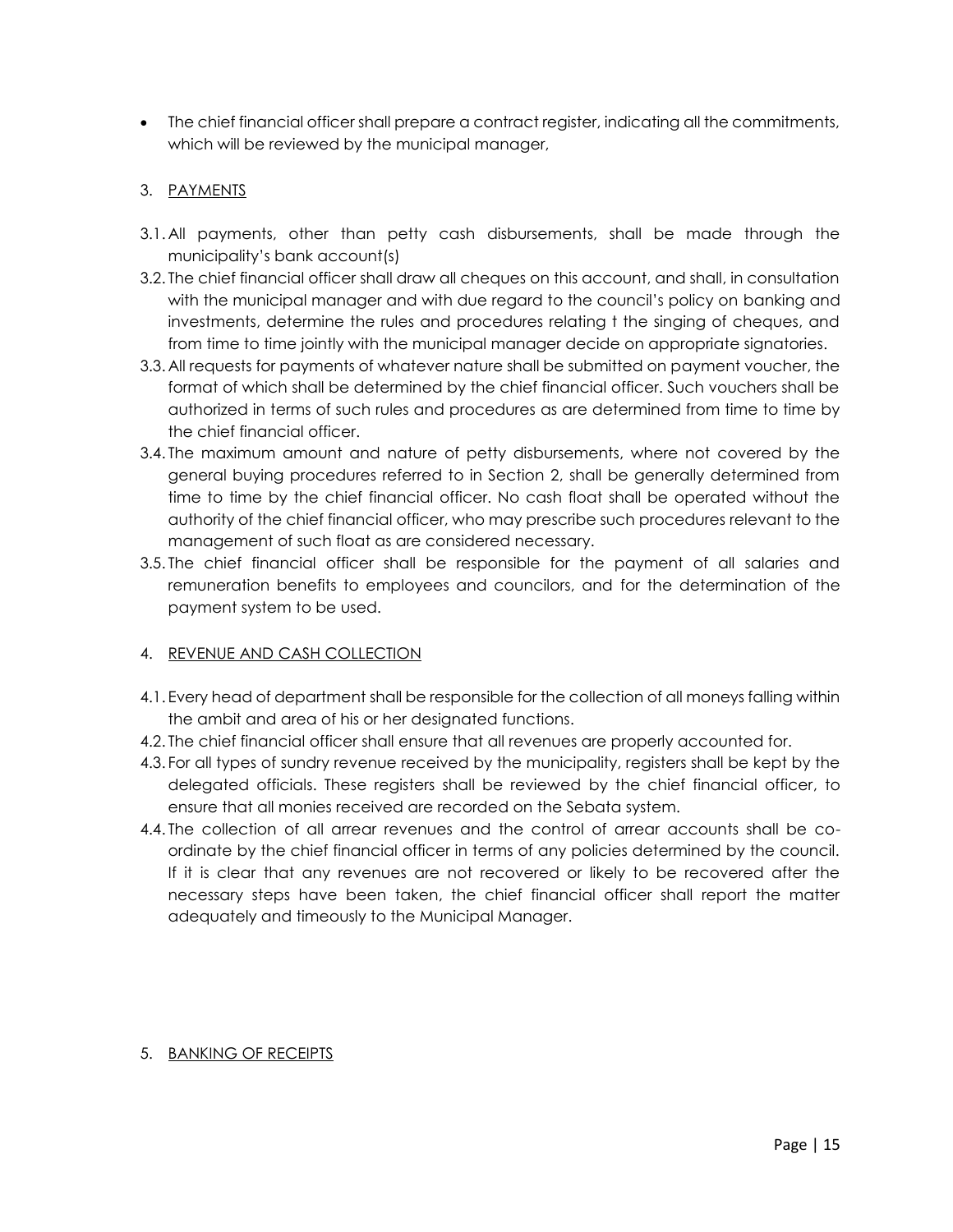- 5.1. Guidelines and procedures for the banking of cheques and other receipts shall, if necessary, be determined from time to time by the chief financial officer.
- 5.2. For all types of revenue received by the municipality, registers shall be kept by the delegated officials. These registers shall be reviewed by the chief financial officer, to ensure that all monies received are recorded on the Sebata system.
- 5.3.Where applicable, every head of department shall ensure that all revenues are banked daily with the municipality's banker(s), or less frequently if so approved by the chief financial officer. At the close of business, a cash-up sheet will be completed by the Cashier. The cash-up sheet shall be reviewed by a delegated official. The duplicate receipts and cash-up sheets shall be filed to ensure that a proper audit trail exists.
- 5.4. The municipality must capture the receipts/cash-up sheets on the Sebata system. On a monthly basis reconciliation between the monies received and the revenue captured on the system shall be prepared by a delegated official. The reconciliation shall be reviewed by the chief financial officer.

## **PART 14: ANNEXTURE III: NON-ROUTINE JOURNALS**

All non-routine routine journals shall be prepared and reviewed as per the delegations. A delegated official shall review the journals before it is captured on the financial system.

## **PART 15: ANNEXTURE IV: CHECKLIST**

The following checklist represents a basis summary of the key controls which the municipality should perform:

| No | Description:                                                                                                                                          | Performed? |
|----|-------------------------------------------------------------------------------------------------------------------------------------------------------|------------|
|    | All invoices received shall be date stamped on the date the invoice was<br>received.                                                                  |            |
| 2  | At least three quotations shall be obtained from financial institutions<br>before any new investments are made.                                       |            |
| 3  | The investment register shall be updated and reviewed on a monthly basis.                                                                             |            |
| 4  | The investment register shall be reported to Council on a quarterly basis.                                                                            |            |
| 5  | Both the Municipal Manager and the Chief Financial Officer shall sign<br>cheque as approval.                                                          |            |
| 6  | All new bank accounts opened shall be reported to the Provincial Treasury<br>and the Auditor-General within 30 days after the bank account is opened. |            |
| 7  | There shall be registers prepared for all types of sundry income. These<br>registers shall be reviewed by the delegated officials.                    |            |
| 8  | Cash-up sheets/deposit slips shall be prepared on a daily basis. These<br>documents shall be reviewed by the delegated official on a timely basis.    |            |